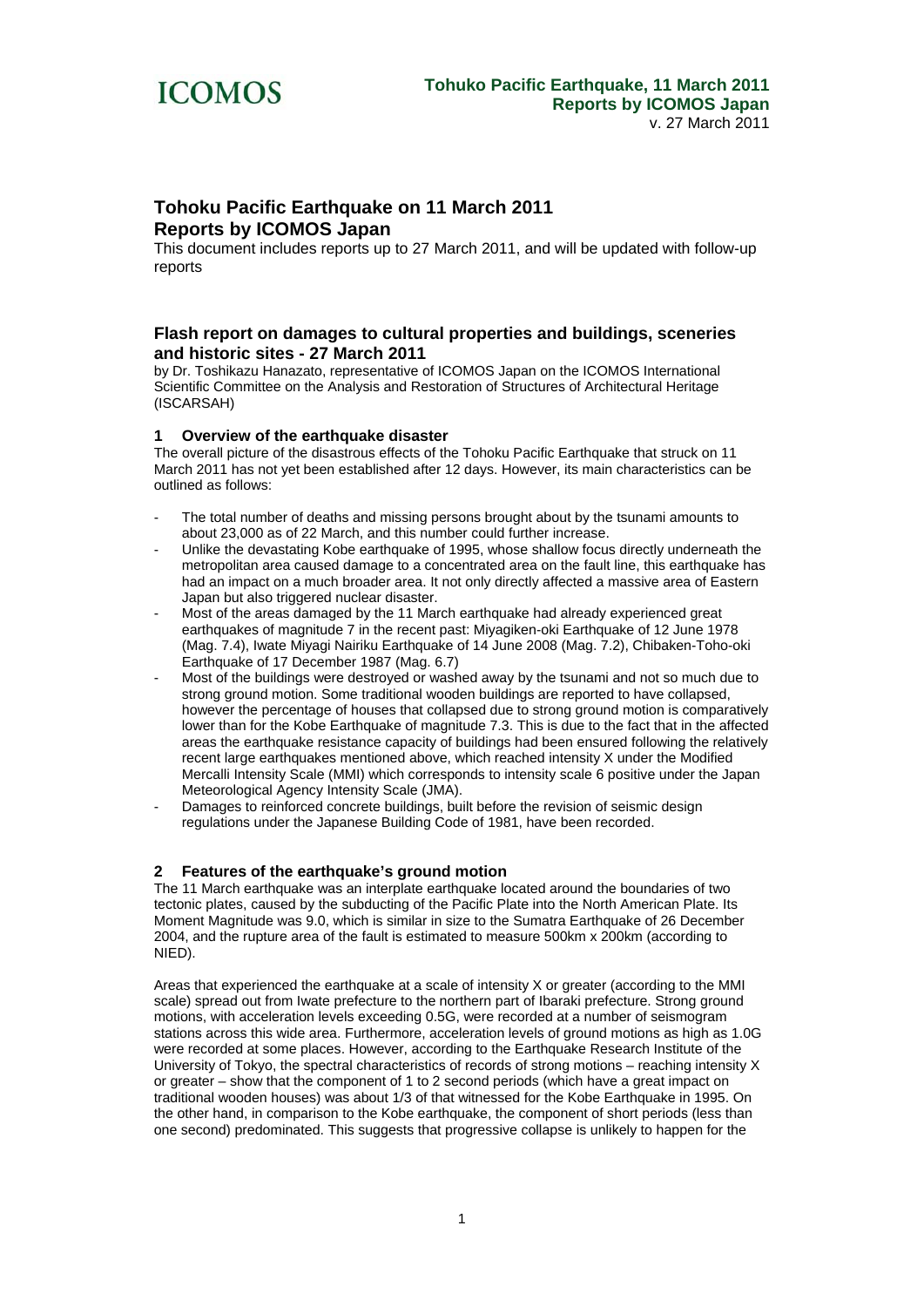

traditional wooden buildings. Places distant from the epicentre, such as Tokyo, were affected by the ground motions with longer periods. Tokyo Tower, a cultural heritage structure constructed in 1958 which measures 333m, suffered the bending of its tip.

#### **3 Damage to cultural properties and buildings, sceneries and historic sites**

Damages caused by the earthquake to officially designated cultural sites were reported for an area spanning over 600km from Aomoroi prefecture to Kanagawa prefecture. As of 22 March, damages to around 296 designated sites were reported, but this number will increase as the site surveys continue.

Following the 1995 Kobe Earthquake, the impact of earthquakes on historic buildings has attracted increasing attention in Japan. Therefore, following the 11 March earthquake, the media immediately reported damages suffered by cultural sites. Furthermore, a list of damaged buildings was also set up within a few days by the Japanese Government Agency for Cultural Affairs.

According to that list, most of the officially designated cultural sites have escaped major destruction. Besides damage at some sites to stone lanterns, mud-walled warehouses and gravestones, the only two sites that suffered major damage are: Ibaraki University Goura Bunkazai Bijutsu Bunkazai Research Center Rokkakudou Hall (Ibaraki prefecture), lost due to the tsunami, and Kyu Yuubikan in Miyagi prefecture, which recorded the strongest intensity on the earthquake scale.

As described above, one of the characteristics of this devastating earthquake was its great magnitude accompanied by strong short-period motions, which affected buildings with short natural life-spans such as mud-walled warehouses. Most of the damages reported are cracks on mud-walls or on plaster finishing, fallen roof tiles, fractured glass windows and three collapsed ceilings. In particular, non-structural elements of such roof tiles, windows and ceilings were affected.

Protected areas of important traditional buildings (Makabe, Sarkurakawa City, Ibaraki prefecture) also experienced damages to mud-walled/stone warehouses. A similar situation has been recorded in the traditional townscape of Kiryu City, Gunma prefecture, where many of the registered cultural properties suffered the collapse of mud-walled houses and roof tops.

In areas where the earthquake intensity exceeded X on the MMI scale, no major destructions have been reported as they did not contain historically valuable masonry buildings. On the other hand, heritage linked to industrial modernization, such as a powerhouse aqueduct, have been included on the list of damaged government registered civil structures.

However, the collection of data on damages to cultural properties and registered buildings at Prefecture and Municipality level is still underway. Damages to unregistered historically/culturally valuable properties and historic townscapes have not yet been ascertained. A complete survey to comprehend the overall impact on cultural heritage should be undertaken as early as possible, in cooperation with the Institute of Architecture and other organizations.

On the Pacific coast, devastated by the tsunami, Tohoku, whose 200km coastline was registered as a National Park, included beautiful areas. The cities and settlements located along the coast having witnessed many disastrous tsunamis in the past; not many heritage structures remained in the area.

The State registered special scenic beauty area of Matsushima, bearing both natural and cultural values, was also devastated by the earthquake. Its beautiful natural scenery of tiny islands floating in the bay has been damaged by the tsunami. Luckily the cultural sites escaped major destruction; both Zuigan-ji Temple, a national treasure built in 1609, and the important cultural property of Godaidou Temple, escaped the tsunami.

#### **4 Activities in support of the recovery of damaged cultural properties, townscapes and natural sceneries**

Activities underway are focused on emergency rescue and lifesaving. Simultaneously, over 200,000 refugees require help to continue their lives. However, in the coming reconstruction period, the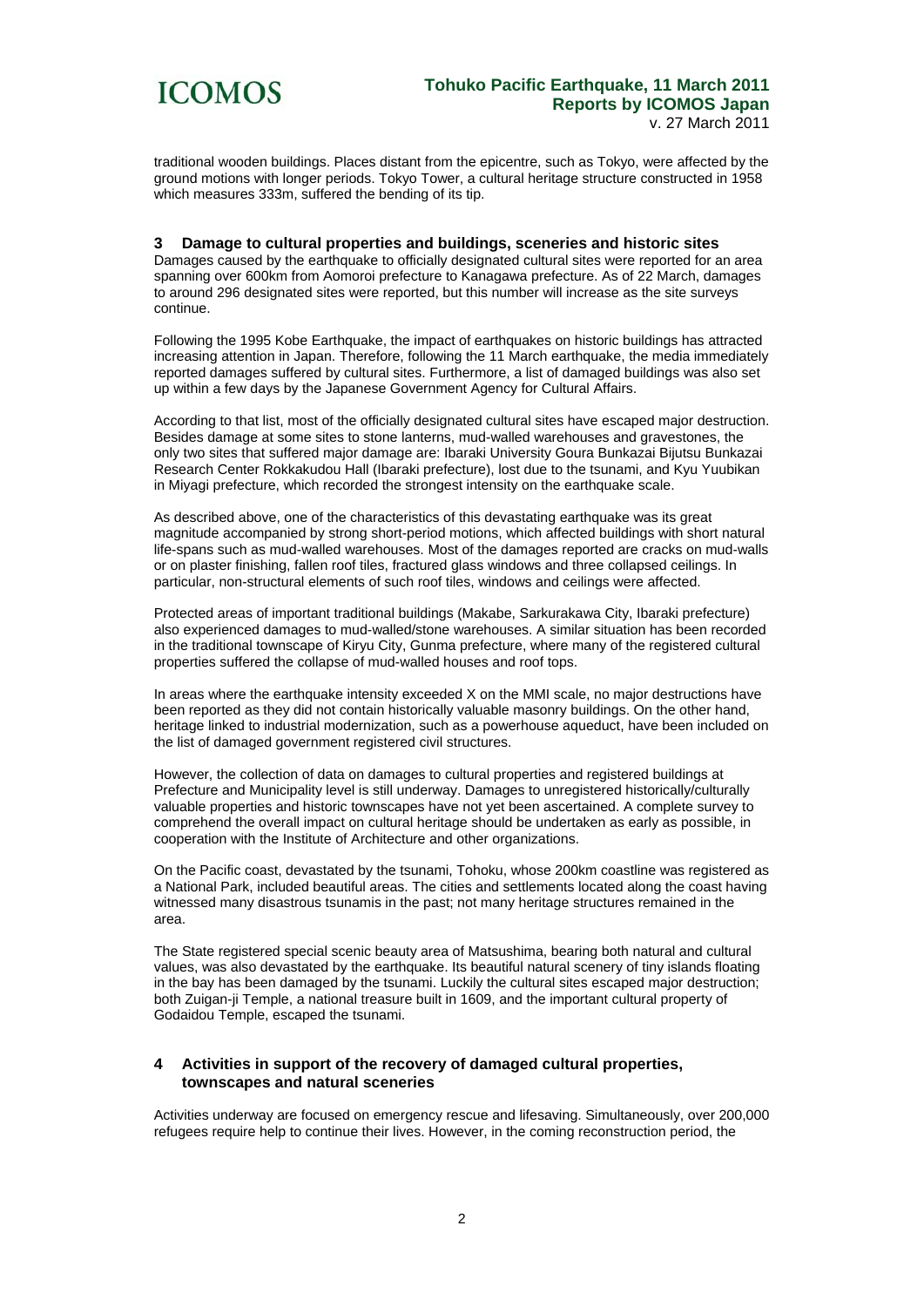

## **Tohuko Pacific Earthquake, 11 March 2011 Reports by ICOMOS Japan**  v. 27 March 2011

restoration of historic sites and sceneries will also need to be addressed. Sites registered at State, Prefecture or Municipal level will be protected by law. However, damaged unregistered historic buildings are likely to be demolished and dismantled. Following the 1995 Kobe earthquake, many historic buildings were classified as "dangerous" during the rapid inspection of damaged structures and were dismantled.

Therefore, Hyogo prefecture established a "Heritage Management Institution" to train experts to conserve historic buildings regardless of whether or not they are registered at the State or Prefecture level. This institutional system has not yet been introduced in the areas affected by the 11 March earthquake. Current operations are focusing on rapid inspection of damaged structures, in order to ensure that wooden houses cope with aftershocks. However, the preservation of historic sites and cultural sceneries needs to be taken into account in the coming period of reconstruction and emergency countermeasure.

ICOMOS Japan has resolved to cooperate with the ICOMOS International Scientific Committee on Risk Preparedness (ICORP) and other international organizations to support the restoration of damaged cultural properties, townscapes and sceneries and to cooperate with international assistance and support.

## **5 Websites with related information**

Japanese Agency for Cultural Affairs: Damages to cultural properties in the "2011 Tohoku - Pacific Ocean Earthquake" (As of 24 March 2011 at 5:00 am) http://www.bunka.go.jp/english/pdf/2011\_Tohoku\_ver5.pdf